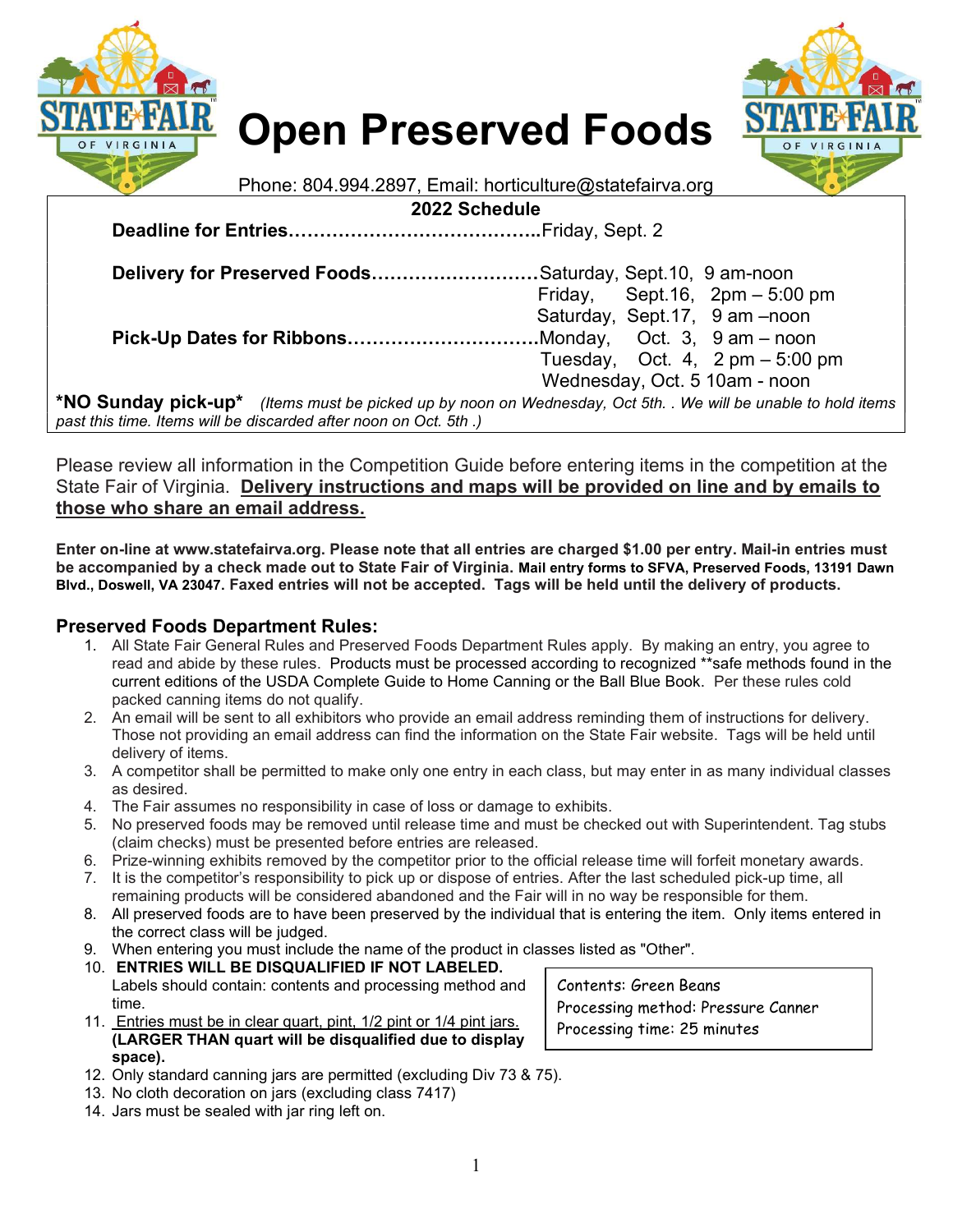#### CRITERIA FOR JUDGING FRUITS AND VEGETABLES:

| III. Appearance—well-ripened products; no defectives. Young fruit or vegetables 40 points |  |
|-------------------------------------------------------------------------------------------|--|
|                                                                                           |  |
|                                                                                           |  |
|                                                                                           |  |

## CRITERIA FOR JUDGING JUICES & SYRUPS

| IV. Flavor typical of tomato or fruit; no objectionable "off" flavor45 points |  |
|-------------------------------------------------------------------------------|--|
| V. Container—standard jars; water bath processed; airtight seals5 points      |  |

## CRITERIA FOR JUDGING DEHYDRATED FOODS

| III. Texture of pieces uniform and thoroughly dehydrated20 points |  |
|-------------------------------------------------------------------|--|
| IV. Flavor is pleasant and consistent with the item40 points      |  |

## CRITERIA FOR JUDGING PICKLES, RELISHERS, CHUTNEYS

| VI. Jar fill / process-jar filled to 1/2" and boiling water bath5 points |  |
|--------------------------------------------------------------------------|--|

#### CRITERIA FOR JUDGING SALSAS, SAUCES & KETCHUPS

| VI. Jar fill / process-jar filled to 1/2" and boiling water bath5 points |  |
|--------------------------------------------------------------------------|--|

#### CRITERIA FOR JUDGING VINEGARS

| II. Liquid clear and bright, free from cloudiness and excess sediment25 points       |  |
|--------------------------------------------------------------------------------------|--|
| III. Pack is neat, space well used. Liquid covering any solids. No floating25 points |  |
| IV. Flavor, fresh, "sharp" vinegar odor. Subtle blend of flavors25 points            |  |

### CRITERIA FOR JUDGING PRESERVES

| 1. Shape—small fruit whole, larger maintain sliced shape10 points                |  |
|----------------------------------------------------------------------------------|--|
| II. Clearness and Color-fruit translucent, not dark, liquid clear25 points       |  |
| III. Flavor natural, not overpowered with too much sugar30 points                |  |
|                                                                                  |  |
| V. Pack and Fill--filled to 1/4" of top, water bath processed5 points            |  |
| VI. Consistency juice honey consistency or slightly jellied10 points             |  |
| VII. Proportion of Syrup to Fruit—two-thirds fruit and one-third syrup 10 points |  |

### CRITERIA FOR JUDGING JAMS, CONSERVES, MARMALADES AND BUTTERS:

| II. Natural fruit flavor, not overpowered by added ingredients35 points        |  |
|--------------------------------------------------------------------------------|--|
| III. Consistency and texture—tender, spreads easily, not sticky/tough30 points |  |
|                                                                                |  |
|                                                                                |  |

## CRITERIA FOR JUDGING JELLY

| V. Consistency tender, angles hold shape, not syrupy, sticky, tough35 points |  |
|------------------------------------------------------------------------------|--|
|                                                                              |  |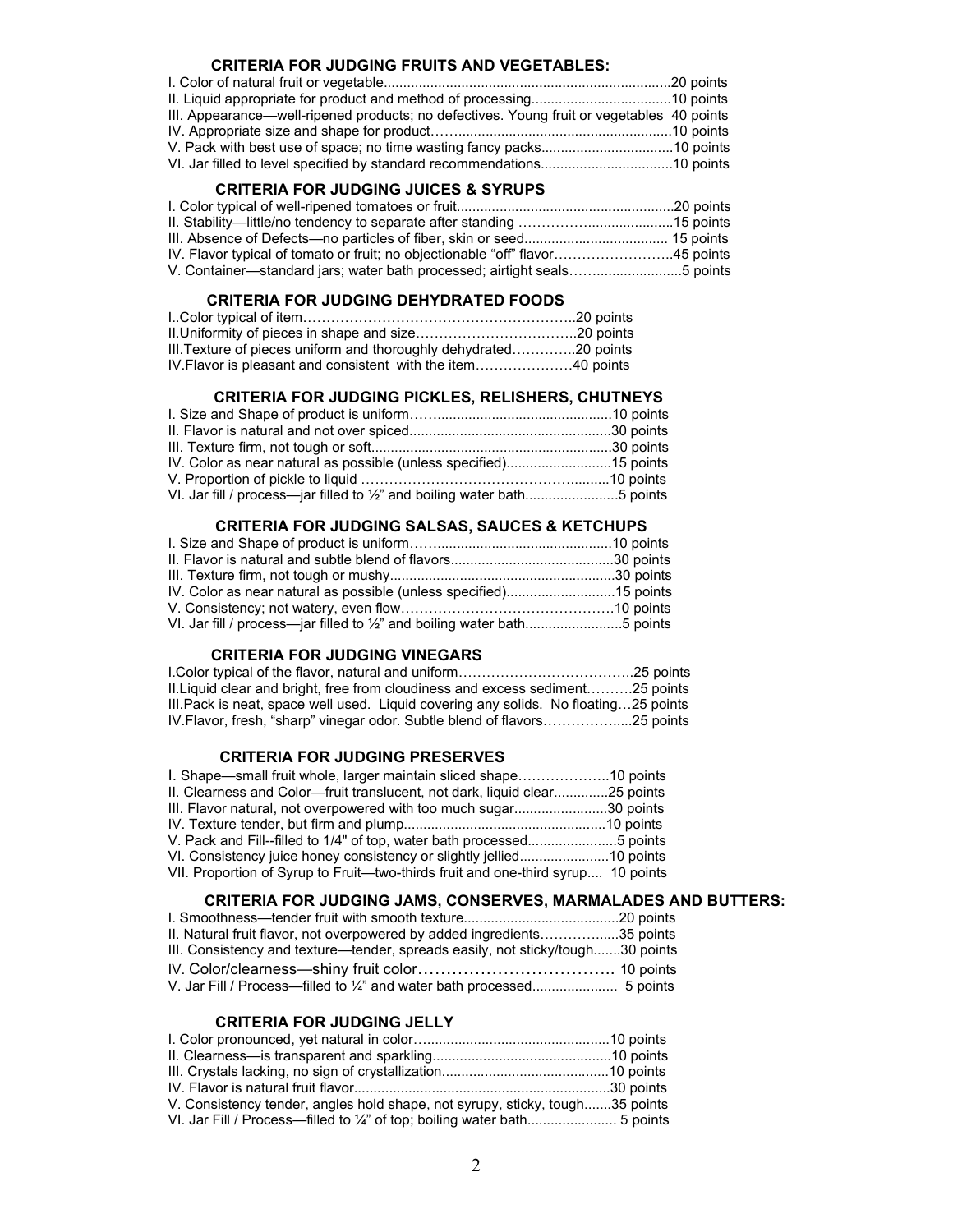## Places: 1st 2nd 3rd

(1st place Premium \$5.00)

Ribbons for all classes except Blue Ribbon County Fair, Judge's Choice, and Salsa which will receive Rosettes

## NEW for 2022 Salsa Competition

*Denet are award for the Horticulture Pavilion (date & time TBD)*  with Premium and Rosette for the following three classes: SALSA: 6902 Mild 7102 Spicy Fruit 7103 Hot

## Division 65: CANNED FOODS— FRUITS AND VEGETABLES

## Class

- 6501 Figs 6502 Apple sauce
- 6503 Cherries
- 6504 Peaches
- 6506 Fruit, other (name fruit used)
- 6507 Three Vegetable Medley<br>6508 Beets
- **Beets**
- 6509 Carrots
- 6510 Corn
- 6512 Snap beans
- 6513 Dilly beans
- 6515 Tomatoes (whole or halved in water)
- 6516 Tomatoes (whole or halved in juice)
- 6517 Tomato juice
- 6518 Vegetable soup mixture
- 6519 Other vegetable not listed (name vegetable)

## Division 66: SYRUPS/SAUCES

- Class
- 6601 Blueberry syrup
- 6602 Blackberry syrup
- 6604 Maple syrup
- 6606 Bloody Mary mix
- 6607 BBQ Sauce-sweet (not tomato-based)
- 6609 Syrup, any not listed

## Division 67: CANNED-Fruits, Vegetables, Sauce Blue Ribbon County Fair Winners

1. Item must have won first place at a previous local county fair in order to participate.



2. The winning county ribbon must be attached securely to the entry.

## Class

- 6706 Fruit
- 6607 Salsa
- 6710 Tomatoes
- 6712 Tomato Juice
- 6713 Vegetable Soup Mixture
- 6715 Pickles
- 6716 Vegetables (name vegetable)

## Division 68: JAMS, JELLIES, RELISHES Blue Ribbon County Fair Winners

1.Item must have won first place at a previous local county fair in order to participate.

2.The winning county ribbon must be securely attached to the entry.

3.Entry should be not have been opened, if opened in county competition a new entry following identical recipe should be submitted.

## Class

- 6801 Chutney, Any flavor
- 6802 Conserve, Any flavor
- 6803 Fruit Butter, Any flavor
- 6804 Jam, Any flavor
- 6805 Preserves, Any flavor
- 6806 Sugar Free Any flavor
- 6807 Jelly, Any flavor